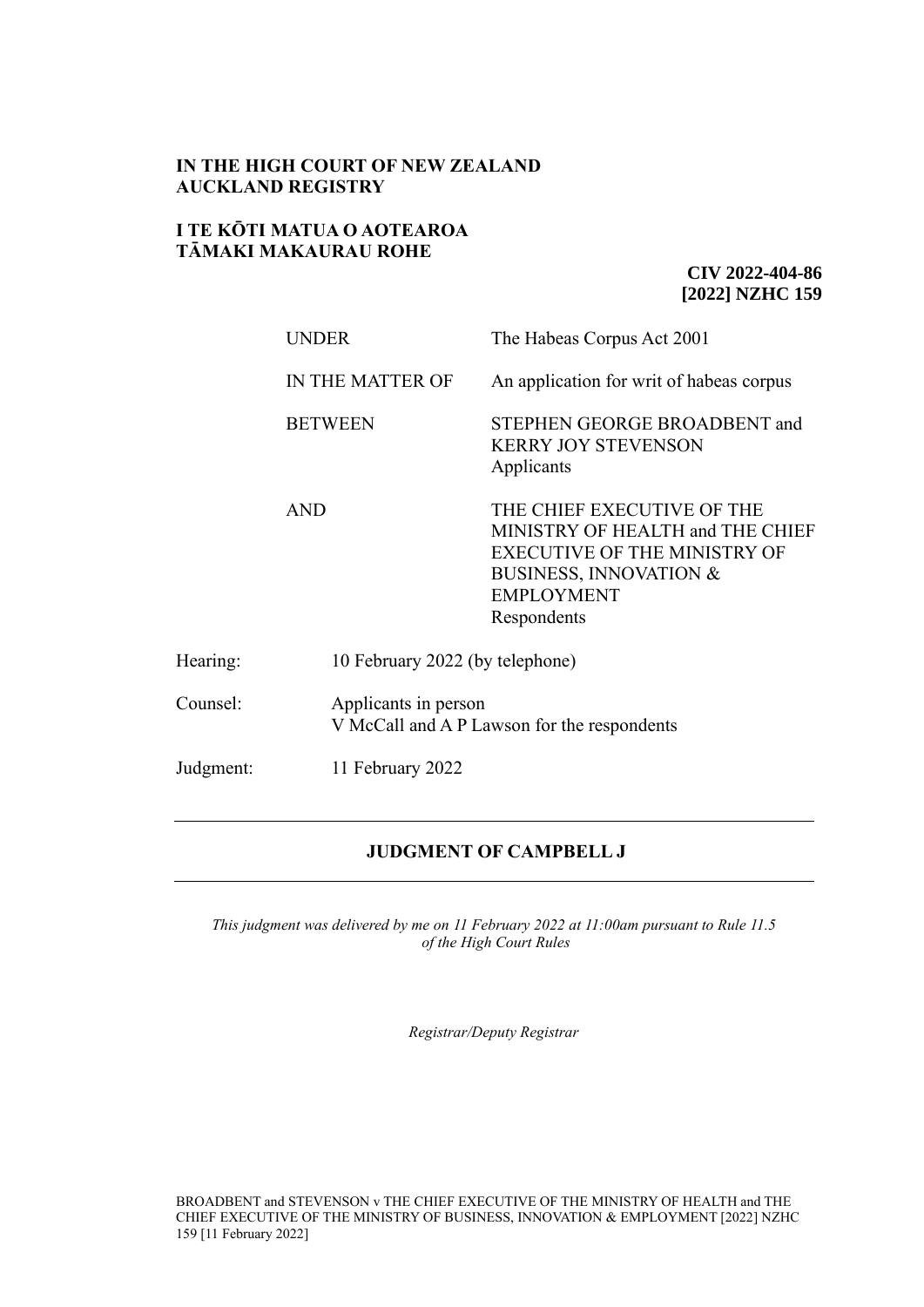[1] Mr Broadbent and Ms Stevenson were planning to arrive in New Zealand by air from Australia on 2 February 2022. They knew that on arrival they would be subject to a general requirement, pursuant to orders made under the COVID-19 Public Health Response Act 2020 (**the COVID Act**), that they be isolated or quarantined at a managed isolation or quarantine facility (**MIQF**).

[2] On 28 January 2022, in advance of their arrival, Mr Broadbent and Ms Stevenson applied for an exemption from the general requirement to be isolated or quarantined at an MIQF. They asked for home isolation instead. They say they received no response to their application. Instead, on their arrival in New Zealand on 2 February 2022 they were detained at an MIQF, where they currently remain.

[3] They say their application was processed arbitrarily and in breach of principles of natural justice. They also say the decision to refuse an exemption (which they say was communicated to them only by the fact of their being detained at the MIQF) was not a reasoned and proportionate response to the outbreak or spread of COVID-19.

[4] For those reasons they say the refusal of an exemption was invalid and that their detention is accordingly unlawful. They apply for a writ of habeas corpus ordering their release from detention at the MIQF.

[5] The Chief Executive of the Ministry of Business Innovation and Employment (**MBIE**), under whose authority Mr Broadbent and Ms Stevenson are being detained, says the detention is lawful. Alternatively, the Chief Executive says an application for a writ of habeas corpus is not the appropriate procedure for considering the allegations made by Mr Broadbent and Ms Stevenson — they should have applied for a judicial review. For either reason, the Chief Executive says I should refuse the application.

[6] I have to decide (i) whether the Chief Executive has established that the detention of Mr Broadbent and Ms Stevenson is lawful and (ii) whether I should in any event refuse the application for a writ of habeas corpus on the ground that the application is not the appropriate procedure for considering the allegations raised by Mr Broadbent and Ms Stevenson.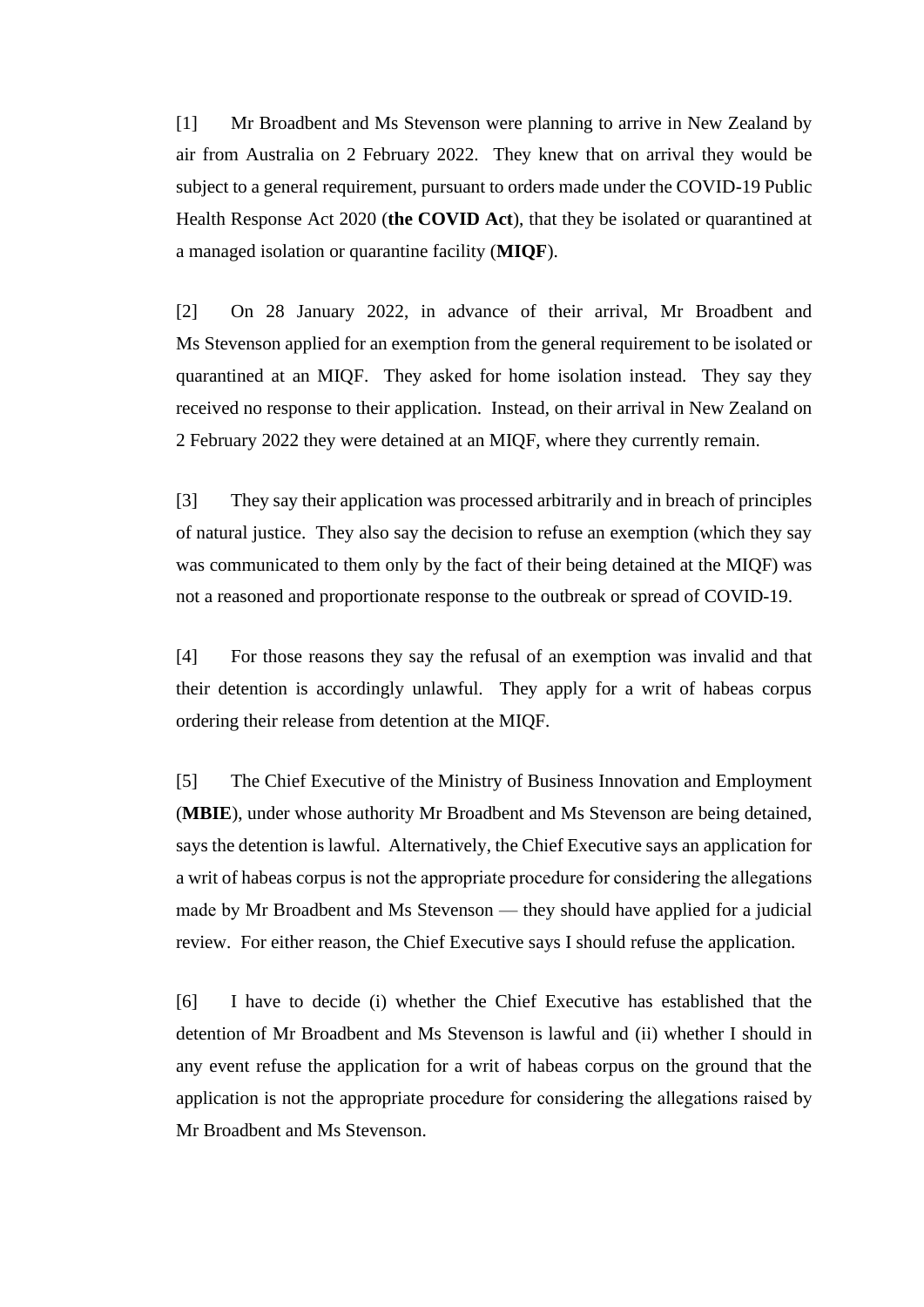#### **The background in more detail**

[7] Mr Broadbent and Ms Stevenson live in Greenhithe, Auckland. They had originally planned to arrive in New Zealand, from Queensland, on 16 January 2022. They had obtained an MIQ voucher enabling them to do so.

[8] Well in advance of that planned arrival they applied, on 22 November 2021, for an exemption allowing them to isolate at home rather than in an MIQF. They made their application under cl 12 of the COVID-19 Public Health Response (Isolation and Quarantine) Order 2020 (**the IQ Order**). I set out relevant parts of the IQ Order later in this judgment.

[9] In asking for an exemption, Mr Broadbent and Ms Stevenson said (among other things) that they had been in Queensland for over six months and they would be double vaccinated. The Chief Executive declined that application on about 24 December 2021, in part because of the threat of the Omicron variant of COVID-19.

[10] Mr Broadbent told me that he and Ms Stevenson accepted that decision. He nonetheless explained to me concerns that he had with the application process, as he said that these remained relevant to their complaints about the way their later (January 2022) exemption application was processed. He said MBIE's website did not allow applications to be made for home isolation. The only way he could progress an application for home isolation was by an email to various persons at both MBIE and the Ministry of Health. He said he was directed by MBIE back to the website, but eventually the "Isolation Exemptions Team" at MBIE dealt with his application by email.

[11] As it turned out, Mr Broadbent and Ms Stevenson were in any event unable to travel to New Zealand on 16 January 2022. This was because they both tested positive for COVID-19 on 15 January 2022.

[12] Mr Broadbent and Ms Stevenson managed to obtain another MIQ voucher, this time for 2 February 2022. On 28 January 2022, Mr Broadbent sent an email to the Isolation Exemptions Team asking them to reconsider Mr Broadbent and Ms Stevenson's application for home quarantine "on the grounds of changed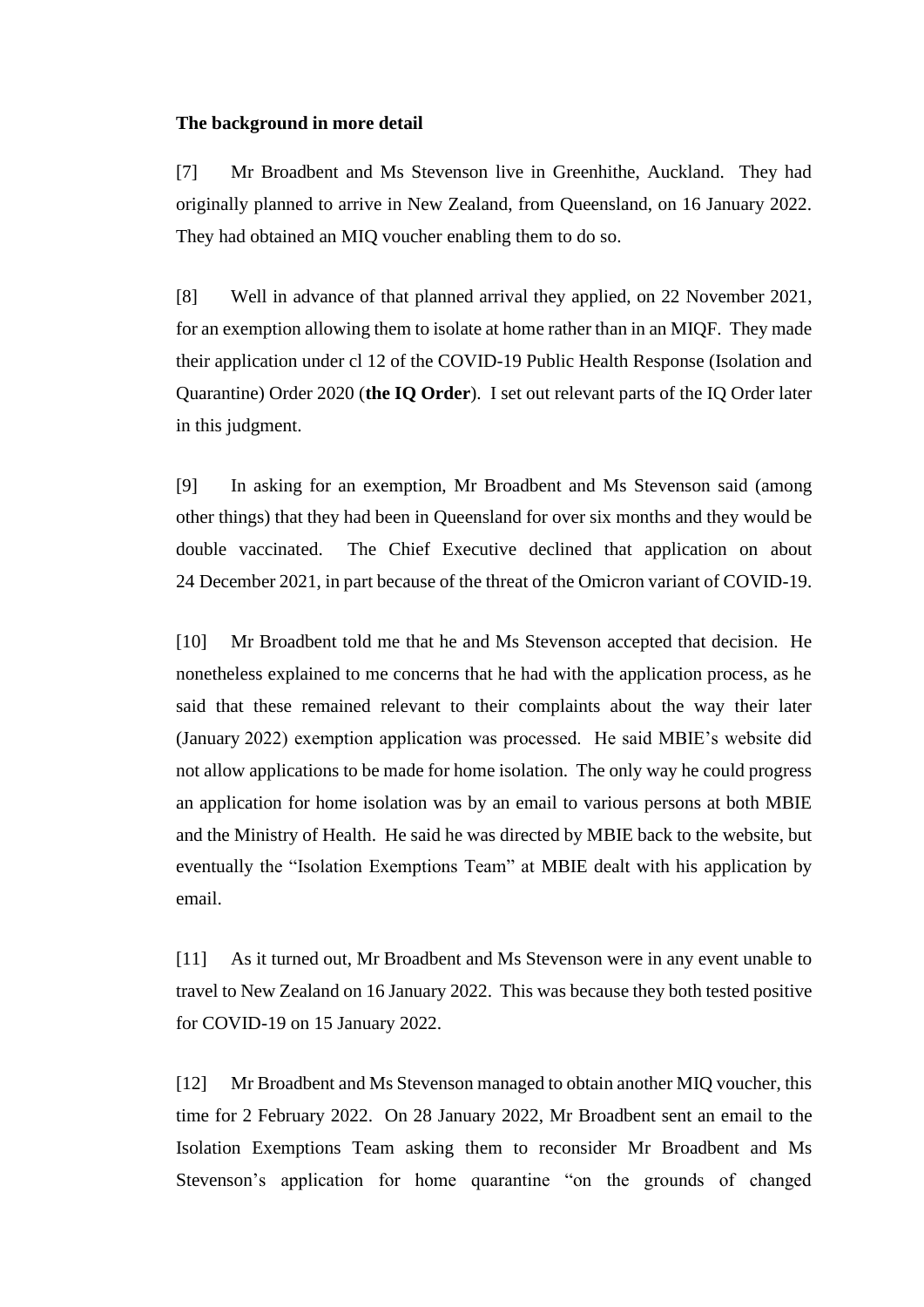circumstances". He then set out what he said were the changed circumstances. These included that there were likely to be more community cases of Omicron than border cases, that there were many community cases of Omicron isolating at home, and that he and Ms Stevenson were both double vaccinated and had had COVID-19 and so "there is hardly anyone in the world less likely to get covid than us".

[13] Mr Broadbent received an email reply from the Isolation Exemptions Team the next day, 29 January 2022. It began: "Thank you for your email. We understand that this is not the outcome you were looking for." The email then explained the process for making complaints. It noted that "if you would like for your request to be reconsidered, you will need to submit a new application with new relevant evidence".

[14] Mr Broadbent replied by email saying he was not making a complaint, that he was making a request to reconsider the application in light of changed circumstances. He asked that the application be properly considered. The Isolation Exemptions Team responded that "we are unable to reconsider your application based on the same information". Mr Broadbent replied that "This is not the same information. If you read it you will clearly see that it relates to new information and changed circumstances". The Team's further response was "if you would like us to consider the new information, you will need to submit a new application".

[15] These email exchanges all occurred on 29 January 2022. On 31 January 2022, Mr Broadbent sent a further email saying "If you insist, Please treat this as a new application under s12 (3) considering all of the information attached and already held by you." His email attached a document that essentially repeated what was set out in his email of 28 January 2022. It also attached his and Ms Stevenson's earlier COVID-19 positive test results.

[16] Mr Broadbent told me that he received no reply to his January 2022 application for exemption. He said the only "communication" of any decision by MBIE to refuse the application was their treatment on arrival in New Zealand, when officials directed them to, and then detained them in, the MIQF.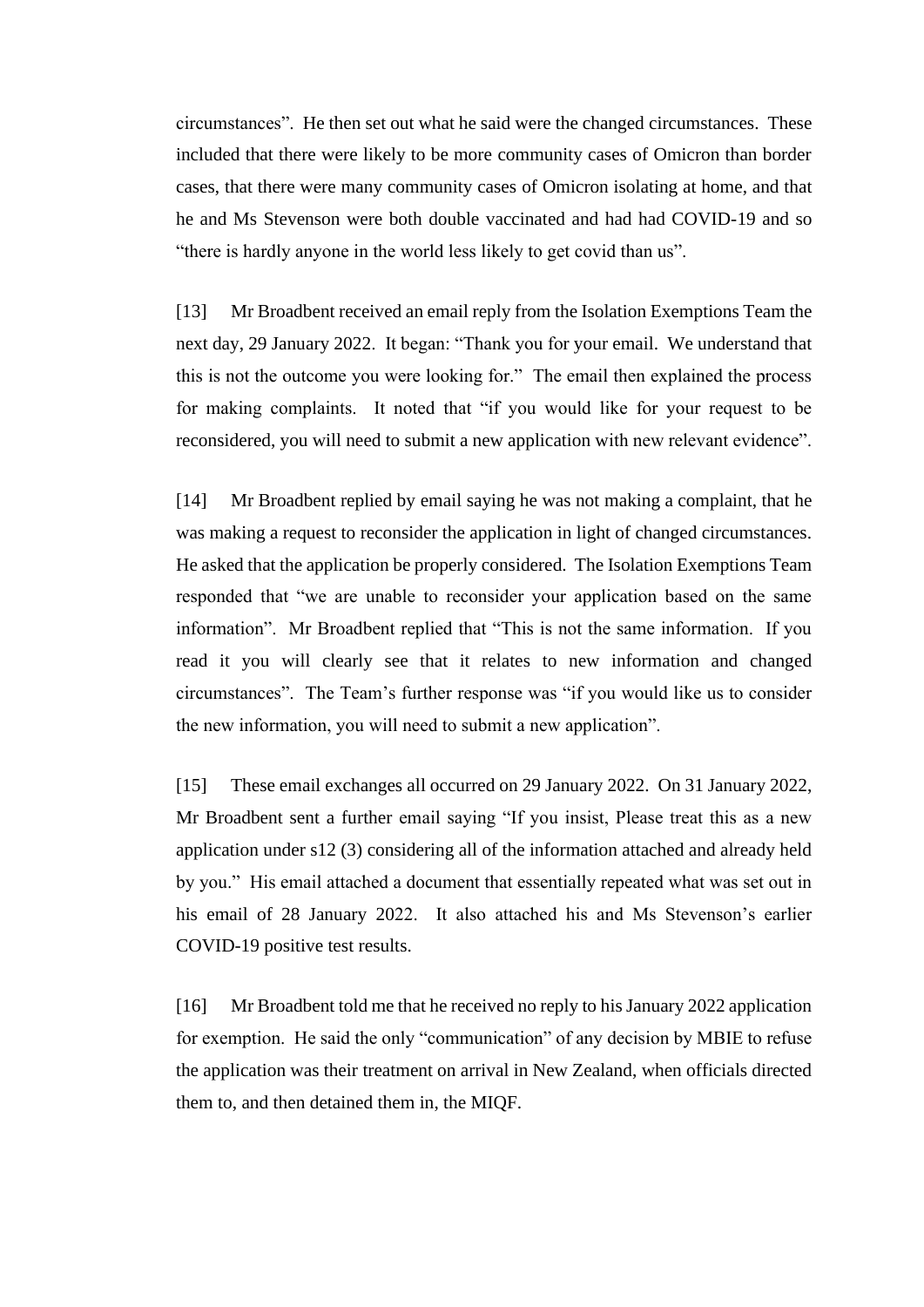[17] Mr Broadbent also told me that they have been told by the manager of the MIQF that they have to remain there until 6.45 pm on 12 February 2022. This is slightly earlier than the full ten days of isolation.<sup>1</sup>

[18] Mr Broadbent and Ms Stevenson had initially considered challenging their detention by way of judicial review. They had drafted a judicial review application. They filed that draft with their habeas corpus application. They said they decided not to pursue the judicial review application because they knew it could not be determined before their period of isolation and quarantine in the MIQF was completed.

## **Mr Broadbent's and Ms Stevenson's submissions**

[19] Mr Broadbent made clear and articulate submissions. Ms Stevenson relied on Mr Broadbent's submissions.

[20] Mr Broadbent submitted that the distinction between arbitrary detention and lawful detention depended first on whether the process had been arbitrary. In order to be lawfully detained, he said there had to be a proper process in accordance with the principles of natural justice. He said MBIE had not followed natural justice principles. Its process was arbitrary. Here, he referred me to the way in which MBIE had dealt (or failed to deal) with his application in late January 2022. He said no decision on the application had been communicated to him and Ms Stevenson. If there had been a decision, no reasons for the decision were given. It followed, he said, that the decision on their exemption application was arbitrary and unlawful.

[21] As well as criticising the process, Mr Broadbent submitted that any decision to refuse their application was not a reasoned and proportionate response to the outbreak or spread of COVID-19, and therefore was unreasonable and invalid. Here Mr Broadbent referred to the changed circumstances that he had put forward in making the application in January 2022. He said there was no data suggesting that anyone who had been double vaccinated and had recently recovered from COVID-19 had then tested positive. He said he and Ms Stevenson were at present the least likely people

<sup>&</sup>lt;sup>1</sup> The manager of an MIQF has a discretion to allow a slightly earlier departure time: COVID-19 Public Health Response (Isolation and Quarantine) Order 2020, cl 11.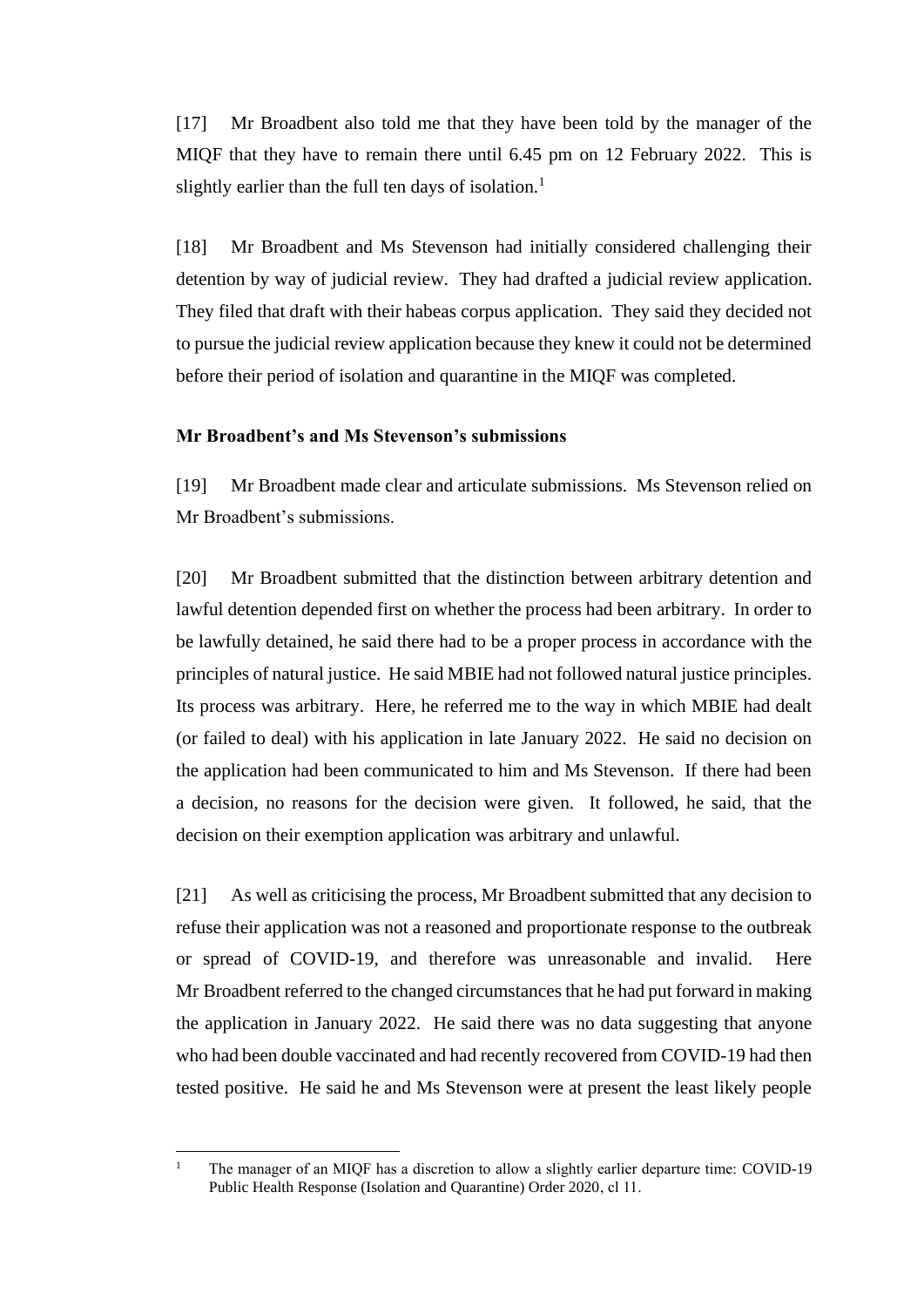in New Zealand to catch COVID-19. He said it made no sense for them to have to isolate in an MIQF rather than at home when thousands of people in the community who actually had COVID-19 were allowed to isolate at home. He said this was especially so, given that any decision-maker had to have regard to his and Ms Stevenson's rights under the New Zealand Bill of Rights Act 1990. In this respect, Mr Broadbent relied on Venning J's judgment in *Bolton v Chief Executive of the Ministry of Business, Innovation and Employment*. 2

#### **The Habeas Corpus Act 2001**

[22] An application for a writ of habeas corpus is an application to challenge the legality of a person's detention.<sup>3</sup> Detention includes every form of restraint of liberty of the person. <sup>4</sup> Mr Broadbent and Ms Stevenson's liberty is being restrained while in the MIQF and so they are subject to detention in terms of the Habeas Corpus Act.

[23] On an application for a writ of habeas corpus, it is for the defendant to establish that the detention is lawful. If the defendant fails to establish the lawfulness of the detention, the Court must, subject to limited exceptions, grant the writ ordering the release of the detained person from detention.<sup>5</sup> One exception is that the Court may refuse to grant the writ, without requiring the defendant to establish the lawfulness of the detention, "if the court is satisfied that … an application for the issue of a writ of habeas corpus is not the appropriate procedure for considering the allegations made by the applicant".<sup>6</sup>

#### **The Chief Executive's position**

[24] The Chief Executive says that the detention of Mr Broadbent and Ms Stevenson is lawful under the COVID Act and under orders that have been made under that Act. In particular, applying for an exemption from isolation at an MIQF under cl 12 of the IQ Order does not render isolation at an MIQF unlawful unless and until an exemption is granted. So, even assuming that the decision on the exemption

<sup>&</sup>lt;sup>2</sup> *Bolton v Chief Executive of the Ministry of Business, Innovation and Employment* [2021] NZHC 2897.

<sup>3</sup> Habeas Corpus Act 2001, s 6.

 $\frac{4}{5}$  Section 3.

Section 14(1).

Section  $14(1A)(b)$ .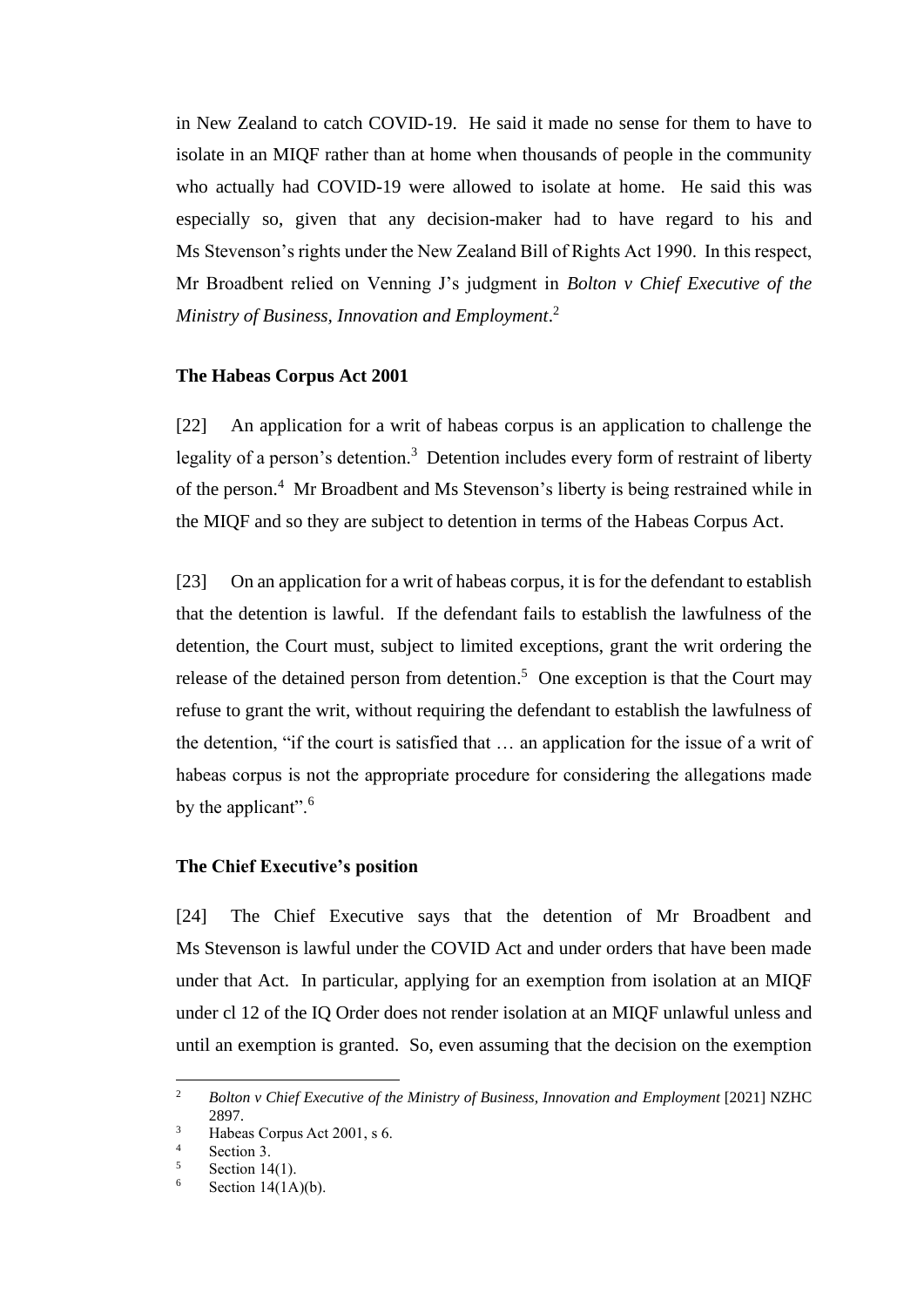application was invalid (which the Chief Executive does not accept), that simply meant that the default position under cl 12 prevailed, namely that Mr Broadbent and Ms Stevenson were required to isolate or quarantine in an MIQF. Their detention was therefore lawful.

[25] Alternatively, the Chief Executive relies on s 14(1A)(b) of the Habeas Corpus Act, saying that the allegations made by Mr Broadbent and Ms Stevenson should be ventilated in an application for judicial review, not an application for a writ of habeas corpus.

[26] Ms McCall, for the Chief Executive, told me that Mr Broadbent and Ms Stevenson's application for an exemption was being reconsidered. That process had, however, not been completed at the time of the hearing before me.

#### **Issues**

[27] As indicated earlier, there are two issues for me to decide.

[28] First, has the Chief Executive established that the detention of Mr Broadbent and Ms Stevenson is lawful? In answering that issue, I will address Mr Broadbent's arguments that the detention is unlawful because MBIE acted arbitrarily, in breach of natural justice and unreasonably in responding to the exemption application.

[29] The second issue arises only if the Chief Executive has not established that the detention of Mr Broadbent and Ms Stevenson is lawful. I then have to consider whether I should in any event refuse the application for a writ of habeas corpus on the ground that the application is not the appropriate procedure for considering the allegations raised by Mr Broadbent and Ms Stevenson.

# **Has the Chief Executive established that the detention of Mr Broadbent and Ms Stevenson is lawful?**

[30] The starting point is cl 8 of the COVID-19 Public Health Response (Air Border) Order (No 2) 2020. Clause 8(3) provides that a person who arrives in New Zealand by air "must be isolated or quarantined … in accordance with the [IQ Order]".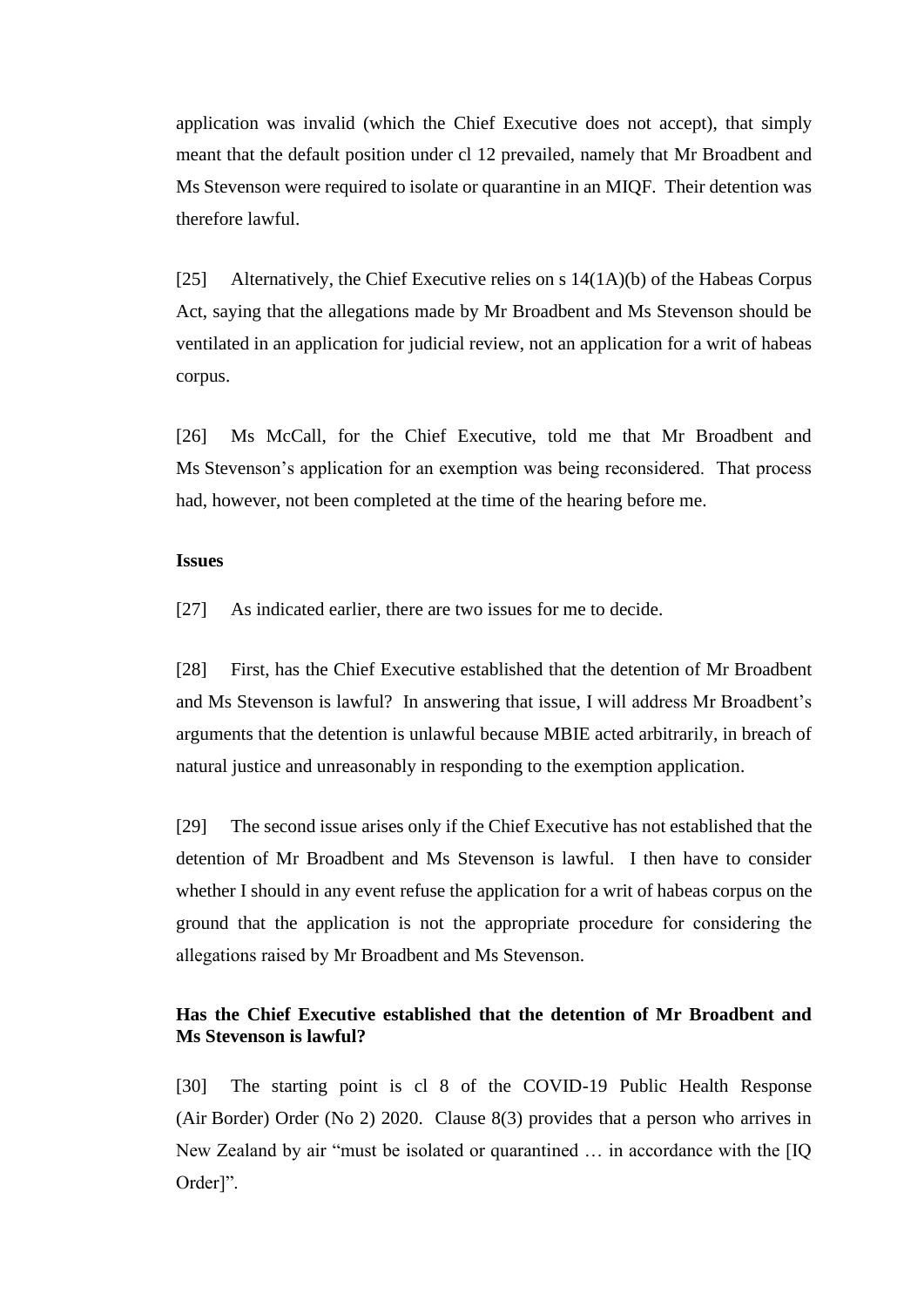[31] Clause 8(3) applied to Mr Broadbent and Ms Stevenson. They were therefore required to be isolated or quarantined in accordance with the IQ Order.

[32] Clause 12(1) of the IQ Order provides that a person's place of isolation or quarantine is "the high-risk MIQF or low-risk MIQF that is allocated to that person" by the Chief Executive after a suitably qualified health practitioner determines whether the person should be allocated a high-risk MIQF or low-risk MIQF. Clause 12(1) is the provision that imposes the general requirement that a person arriving in New Zealand by air undertake isolation or quarantine in an MIQF.

[33] I understood from Mr Broadbent that he and Ms Stevenson were allocated a low-risk rather than a high-risk MIQF. They do not challenge that particular decision. They challenge the Chief Executive's response to their application for an exemption from the requirement to isolate or quarantine in *any* MIQF.

[34] The possibility of such an exemption is provided by cl 12(2), which provides:<sup>7</sup>

However, a medical officer of health may instead determine for any reason (for example, for medical evacuation) that a person's place of isolation or quarantine is any other facility or place.

[35] Under cl 12(2) a medical officer of health can determine, for example, that a person's place of isolation or quarantine is their home. That was the determination for which Mr Broadbent and Ms Stevenson applied.

[36] Mr Broadbent and Ms Stevenson say that the Chief Executive's decision on their exemption application was arbitrary, in breach of natural justice and unreasonable. They say the decision was therefore unlawful. I will assume for the moment that their arguments are correct and that the Chief Executive's decision was unlawful. The problem for Mr Broadbent and Ms Stevenson (on this habeas corpus application, I emphasise) is that, even if the Chief Executive's decision was unlawful,

<sup>7</sup> I note that, in addition, cl 12(2A) sets out mandatory considerations for a determination under cl 12(2) and cl 12(3) places a filter on cl 12(2). Neither subclause is relevant on this application.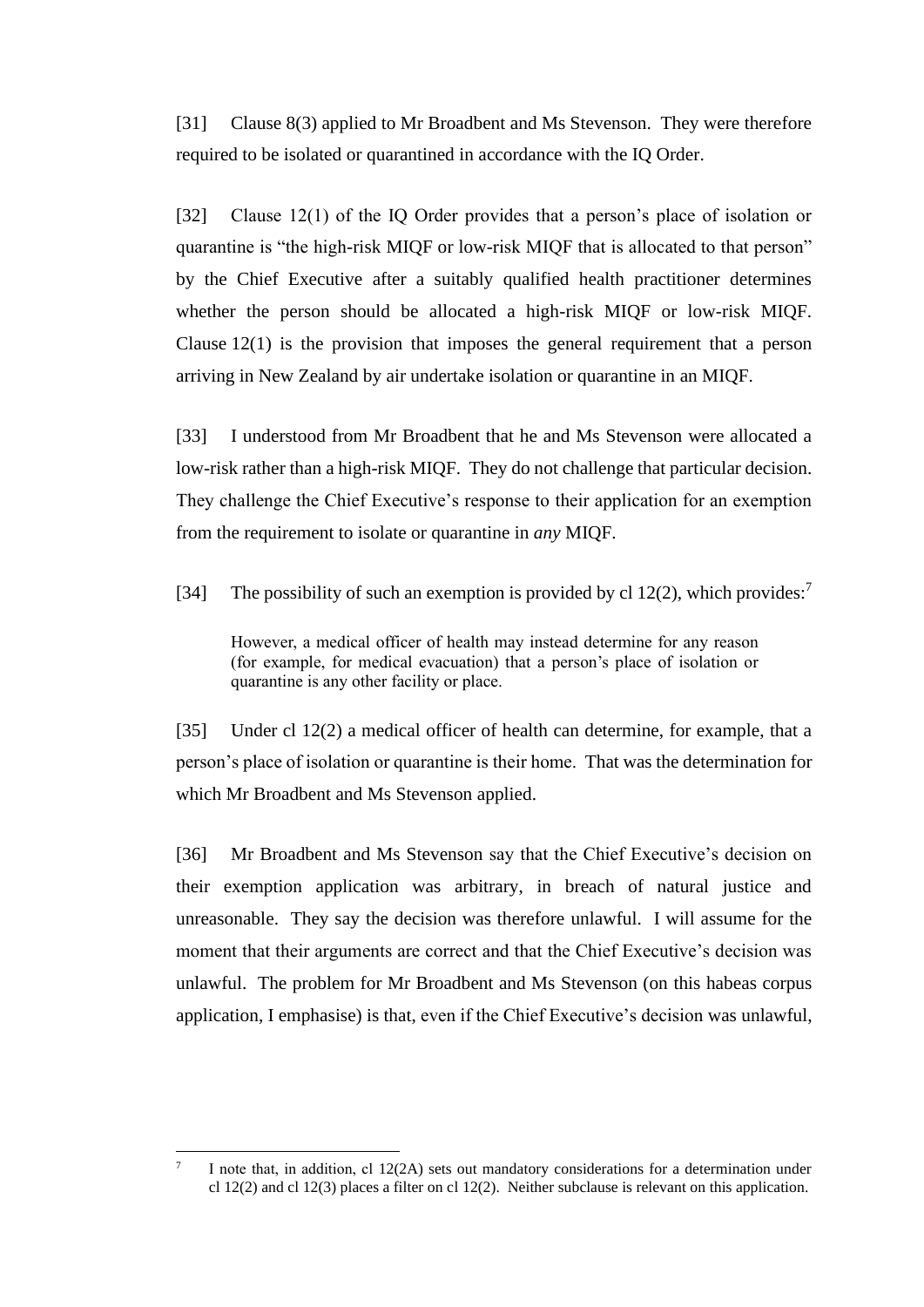the only relevant<sup>8</sup> consequence is that there has been no valid decision under cl  $12(2)$ .<sup>9</sup> In the absence of any valid decision under cl  $12(2)$ , the general rule in cl  $12(1)$  applies, and Mr Broadbent and Ms Stevenson's place of isolation or quarantine is the MIQF that has been allocated to them. Their detention in that MIQF is therefore lawful.

[37] In short, and as Ms McCall put it, the default position under cl 12(1) is that a person arriving in New Zealand by air is required to isolate or quarantine in an MIQF. That default position prevails unless and until an exemption is granted under cl 12(2). Because no exemption has been granted, the default position prevails, even if the decision refusing an exemption was unlawful.

[38] The position would be different if the requirement to isolate or quarantine in an MIQF arose only on the Chief Executive deciding that a person should be subject to such a requirement. A valid decision by the Chief Executive would then be a prerequisite to the lawfulness of detention in an MIQF. But that is not how the IQ Order operates. Under the IQ Order, that requirement is imposed directly by cl 12(1).

[39] For these reasons, the Chief Executive has satisfied me that the detention of Mr Broadbent and Ms Stevenson is lawful. I therefore decline the application for a writ of habeas corpus.

## **Should I refuse the application on the ground that the application is not the appropriate procedure for considering the allegations raised by Mr Broadbent and Ms Stevenson?**

[40] On the view that I have reached on the first issue, I do not have to reach a conclusion on this second issue. I nonetheless record that I accept Ms McCall's submission that the challenges that Mr Broadbent and Ms Stevenson made to the decision-making process, and to the substance of the decision itself, are not ones that can be appropriately considered on an application for a writ of habeas corpus.

That is, relevant to the lawfulness of their detention, which is what is at issue on this application.

<sup>9</sup> At times in his submissions I understood Mr Broadbent to contend that the Chief Executive had not made any decision at all. Even assuming that to be so, the same consequence (that there was no valid decision under cl 12(2), so that the general rule in cl 12(1) applies) would follow.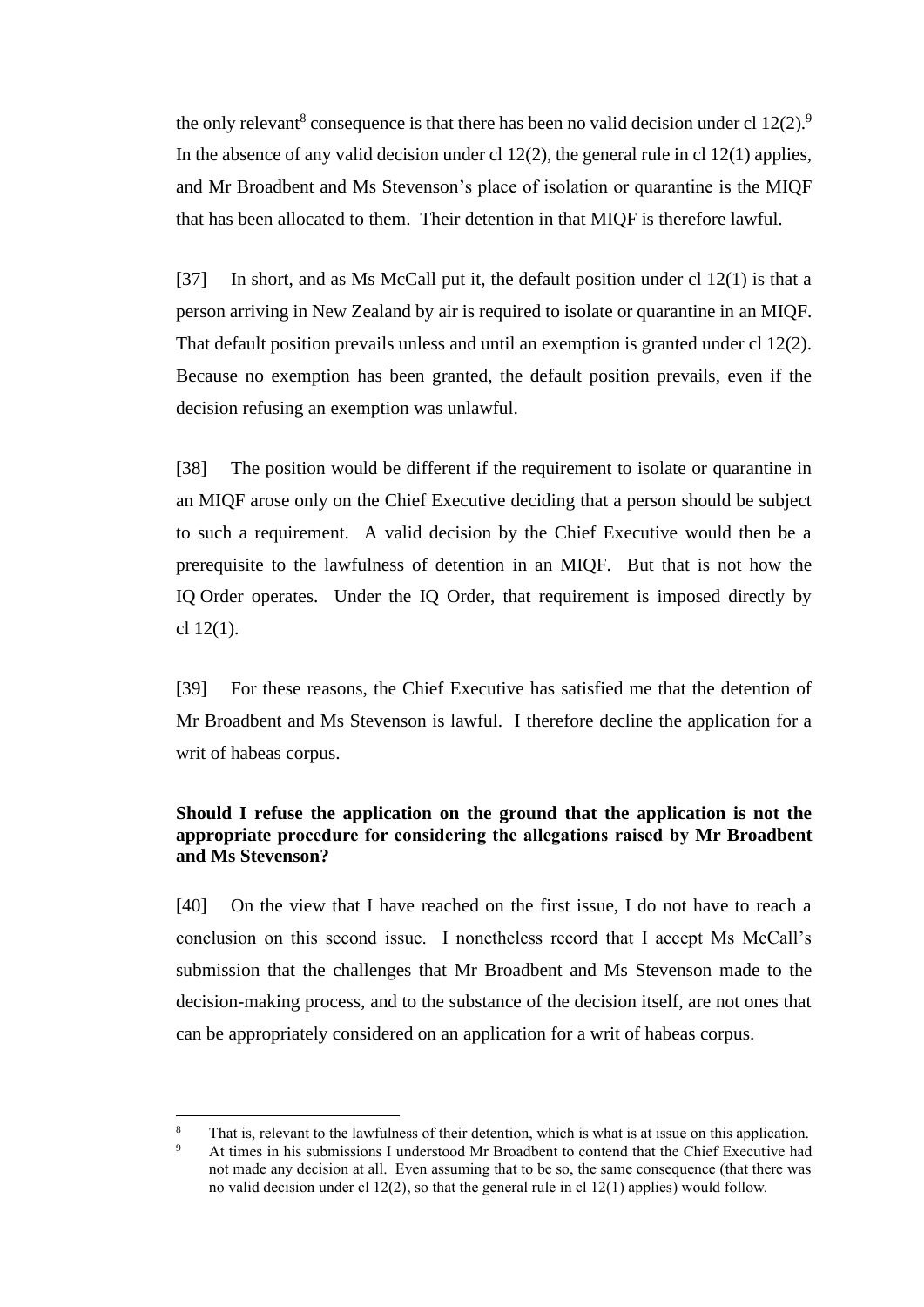[41] This is not to say anything about the merits of Mr Broadbent and Ms Stevenson's challenges. It is merely to say that the summary procedure that is adopted for a habeas corpus application is not appropriate for those challenges. Here, there was no affidavit evidence filed in support of the application, the Chief Executive prepared and filed a notice opposition within 24 hours of receiving the application, and I heard the application a few hours later. Unsurprisingly, the Chief Executive was not able to prepare and file affidavit evidence before the hearing.

[42] This urgent procedure is appropriate (and required<sup>10</sup>) where the lawfulness of a person's detention is being challenged. But it will not often lend itself to fair determination of administrative law challenges to decision making.<sup>11</sup> The challenges made by Mr Broadbent and Ms Stevenson, both as to process and substance, could be fairly determined only after the Chief Executive had the opportunity to respond with affidavit evidence. That opportunity would arise in a judicial review proceeding, but it could not arise on this habeas corpus application.

[43] In saying this, I make no criticism of Mr Broadbent and Ms Stevenson. They candidly said that their first inclination had been to file a judicial review proceeding.

[44] For completeness, my refusal of this application does not prevent Mr Broadbent and Ms Stevenson from pursuing a judicial review proceeding challenging the Chief Executive's response to their exemption application. I appreciate, of course, that they may regard the time and expense of such a proceeding as pointless given that it would be determined after their detention in the MIQF is complete.

## **Costs**

[45] The parties did not address costs. I consider there should be no order as to costs. Mr Broadbent and Ms Stevenson pursued their challenges to the Chief Executive's decision in a responsible and balanced way. Their challenges to the decision are, at least on administrative law grounds, not wholly without merit.

<sup>&</sup>lt;sup>10</sup> Habeas Corpus Act, s 9.<br><sup>11</sup> See Manual u Superinte

<sup>11</sup> See *Manuel v Superintendent of Hawkes Bay Regional Prison* [2005] 1 NZLR 161 (CA), which is now reflected in s 14(1A)(b) of the Habeas Corpus Act.